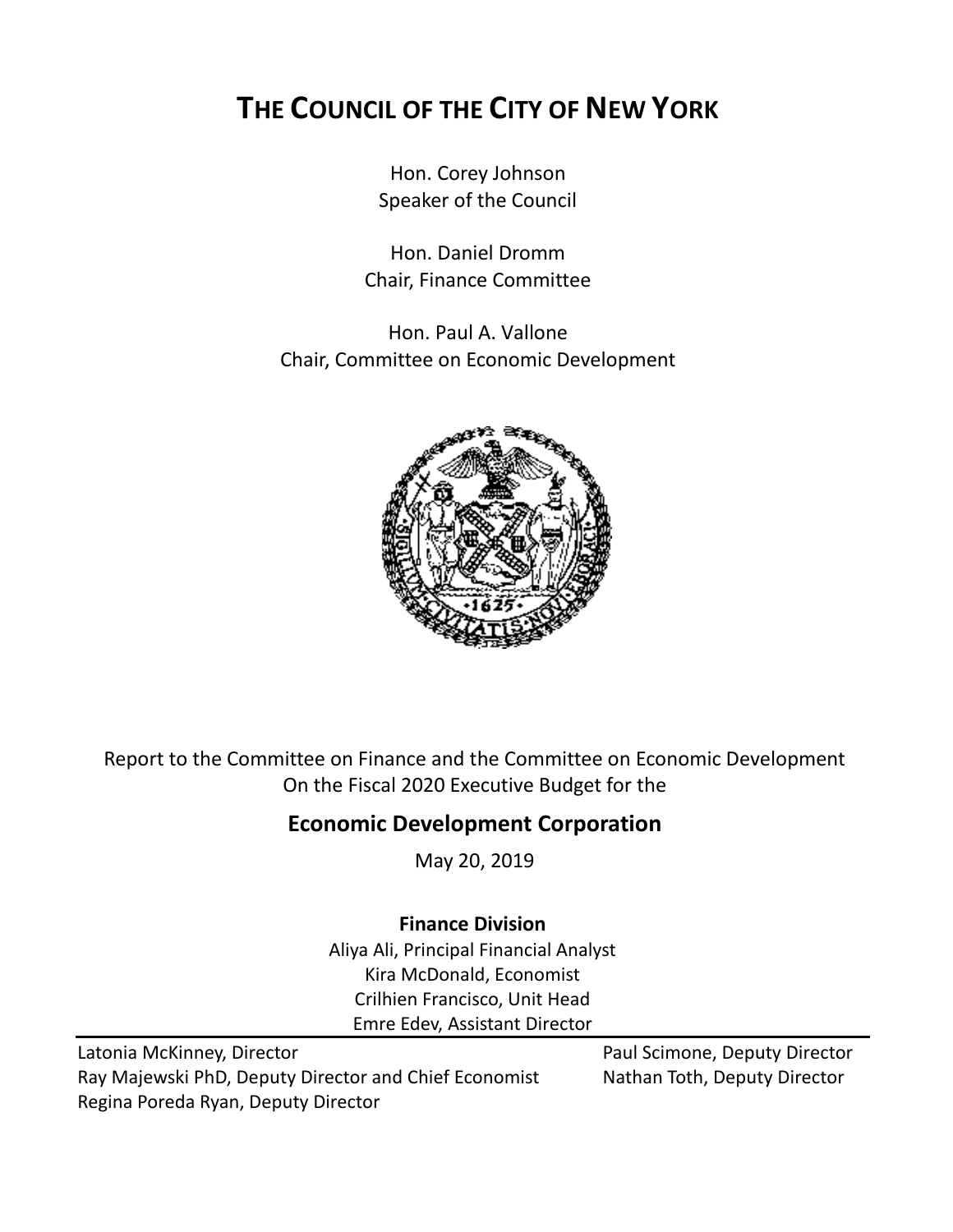### Economic Development Corporation Overview

New York City Economic Development Corporation (NYCEDC) is charged with leveraging the City's assets to drive growth, create jobs, and improve quality of life. NYCEDC is a self-sustaining non-profit organization that was created to drive and shape New York's economic growth. It uses City resources to create a bridge between City agencies, private businesses and local communities.

#### NYCEDC Structure

NYCEDC's capital structure is unique and quite different from the other City agencies. This report provides a review of NYCEDC's Executive Budget for Fiscal 2020, which includes significant highlights of the \$4.2 billion Capital Plan for Fiscal 2019-2023. The report also presents a handful of key budget actions from the Executive Plan and highlights from the Council's Fiscal 2020 Preliminary Budget Response that relate to the agency. Appendix A is included to show all of the budget actions in the November, Preliminary Plans and Executive Plans for Fiscal 2019 and 2020.

Much of NYCEDC's budget is funded with capital dollars. A portion of the Department of Small Business Service's (SBS) Expense Budget goes to NYCEDC to fund non-capital related expenses. These expenses are typically programs that NYCEDC executes on behalf of other agencies. However, these funds do not cover NYCEDC's operating expenses.

NYCEDC currently owns and operates 66 million square feet of real estate. In addition to the 542 NYCEDC projects, NYCEDC is also managing 558 capital projects for other agencies. The Executive Capital Plan includes 131 Council projects with a total value of \$84.5 million. Because of its unique structure, NYCEDC uses its revenue sustain itself and to make both short and long term fiscal contributions to the City.

#### Investment Projects

The report on the Preliminary Budget for NYCEDC discussed NYCEDC's role in working with non-profits and businesses and providing discretionary subsidies to support economic development in the City. Due to the nature of NYCEDC's reporting on the amount of these subsidies, no new information on NYCEDC investment projects is available since the preliminary budget hearing.<sup>1</sup>See the "Report of the Finance Division on the Fiscal 2020 Preliminary Plan, Capital Plan Overview and the Fiscal 2019 Preliminary Mayor's Management Report for the New York City Economic Development Corporation" for information on NYCEDC's investment projects and allocation of subsidies: [https://council.nyc.gov/budget/wp-content/uploads/sites/54/2019/03/801-Economic-](https://council.nyc.gov/budget/wp-content/uploads/sites/54/2019/03/801-Economic-Development-Corporation-2020.pdf)[Development-Corporation-2020.pdf](https://council.nyc.gov/budget/wp-content/uploads/sites/54/2019/03/801-Economic-Development-Corporation-2020.pdf)

#### Fiscal 2020 Preliminary Budget Response

The Council's response to the Mayor's Fiscal 2020 Preliminary Budget included numerous recommendations for NYCEDC. The Council called on NYCEDC to present to the City Council the budget for the ferry systems and release a Capital plan that provides greater and clearer information on how the ferry system is being funded. Because of its unique financial relationship with the City and the fact that it is not a City agency, NYCEDC has been able to finance the NYC Ferry system without

<span id="page-1-0"></span> $<sup>1</sup>$  Financial aid granted by NYCEDC is in the form of discretionary tax breaks and other subsidies, which do not generally</sup> show up in the budget. Reporting requirements for these breaks were originally established by Local Law 48 of 2005 and were last updated in 2013, and all reports are accessible through NYCEDC's website[: https://www.nycedc.com/about](https://www.nycedc.com/about-nycedc/financial-public-documents)[nycedc/financial-public-documents](https://www.nycedc.com/about-nycedc/financial-public-documents)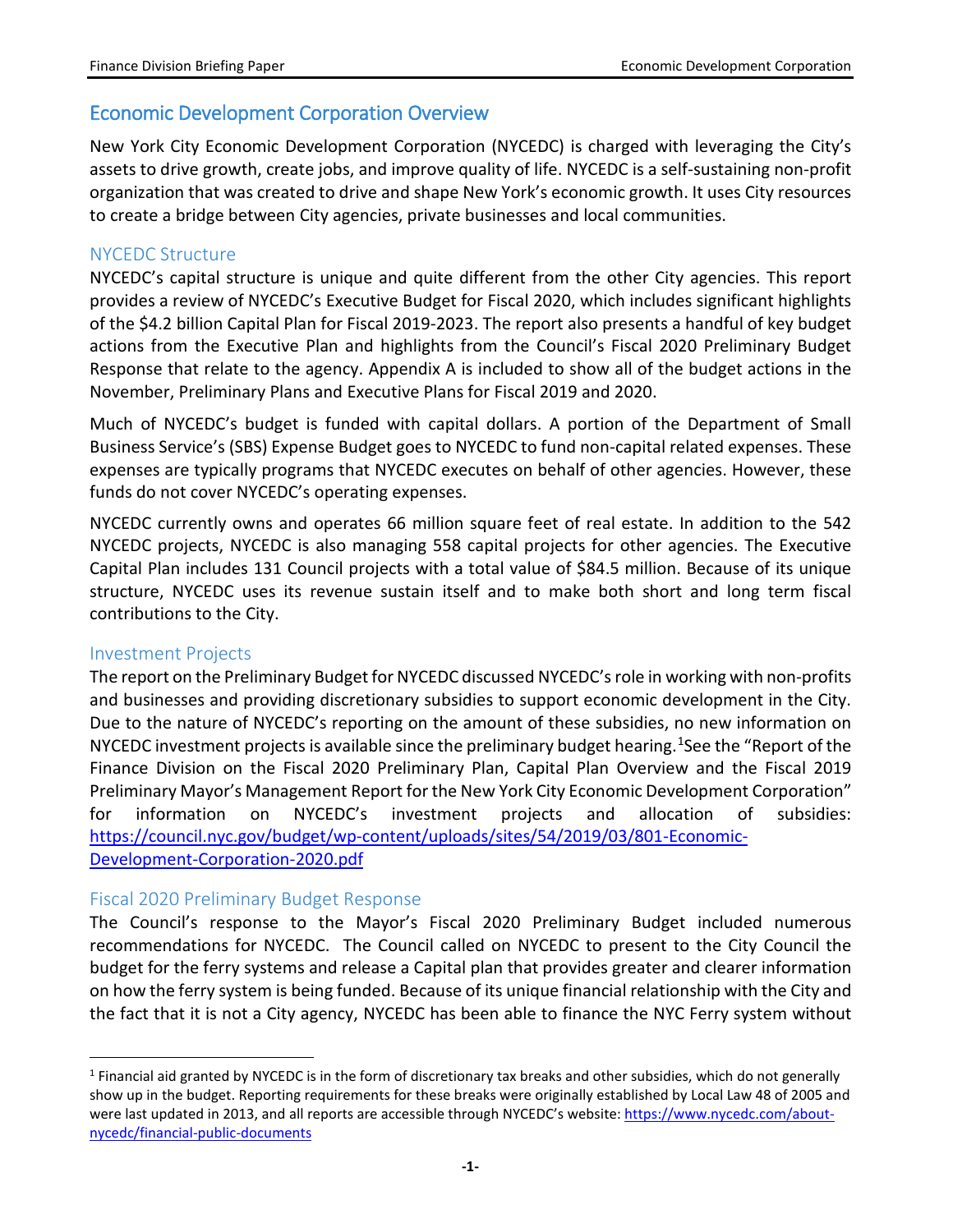being subject to public scrutiny. Specifically, the Administration includes ferry costs, revenues and Capital spending within overly broad budget codes within its budget, creating a lack of transparency on the City's ferry activity. Despite the Council's push for transparency, the presentation in the Executive Commitment Plan is exactly the same as Preliminary Plan and does not provide more detailed information or adequate level of details requested by the Council.

Additionally, the Council also called upon the Administration to require NYCEDC to remit a greater portion of their revenue to the City's General Fund. NYCEDC collects revenue from the issuance of permits, the charge for service of energy cost-savings fees, the sale of assets, and rental income from a number of sources. Some of this revenue is returned to the City. According to the Independent Budget Office (IBO), since 2015 NYCEDC has earned an average of \$276 million annually in gross operating revenue while related expenses have averaged about \$107 million. NYCEDC testified at the Council's Fiscal 2020 Preliminary Budget hearing that it would increase its payments to the City by \$30 million in Fiscal 2020. The Council called upon NYCEDC to increase its payments to the City by an additional \$10 million to \$40 million in Fiscal 2020. However NYCEDC only increased its payments by \$30 million in Fiscal 2020.

#### Fiscal 2020 Executive Plan Expense Budget Highlights

A portion of the SBS' Fiscal 2020 Executive Budget represents funds for NYCEDC, whose non-capital related expenses flow through the budget of SBS. Highlights of these key actions for NYCEDC are described below. Appendix A is included to show all of the budget actions in the November, Preliminary and Executive Plans for Fiscal 2019 and 2020. Highlighted below are budget actions for Fiscal 2019 and 2020 in the most recent Plan.

#### **New Needs:**

- **Financial District and Seaport Climate Resilience Master Plan.** The Fiscal 2020 Executive Plan includes \$5 million in Fiscal 2020 for The Financial District and Seaport Climate Resilience Master Plan. This plan will build off the Lower Manhattan Climate Resilience Study and previous resiliency planning in Lower Manhattan, where unique existing conditions and high flood risk have ruled out all conventional resiliency measures. This plan will develop a longterm vision for outboard development in Lower Manhattan, including conceptual design of the whole project, as well as more detailed design and planning for an early phase one project.
- **Graffiti Free Clean NYC.** The Fiscal 2020 Executive Plan includes \$3.1 million in Fiscal 2020 through 2023 in baseline funding for the Graffiti Free and Clean NYC programs, which provides graffiti removal services and pressure washing of highly trafficked sidewalks in the City's commercial corridors.
- **Office of Environmental Remediation (OER) Clean Stockpile.** The Fiscal 2020 Executive Plan includes \$481,380 in Fiscal 2020 and \$413,840 in Fiscal 2021 through 2023 for the initial development and operation of the clean soil stockpile program, which would enable NYCEDC and other government agencies to obtain readily available clean soil for capital project sites in need of soil.
- **OER Jumpstart.** The Fiscal 2020 Executive Plan includes \$710,000 in Fiscal 2020 through Fiscal 2023 for environmental site assessments, environmental investigations, and loans on Citysponsored affordable housing development and industrial sites.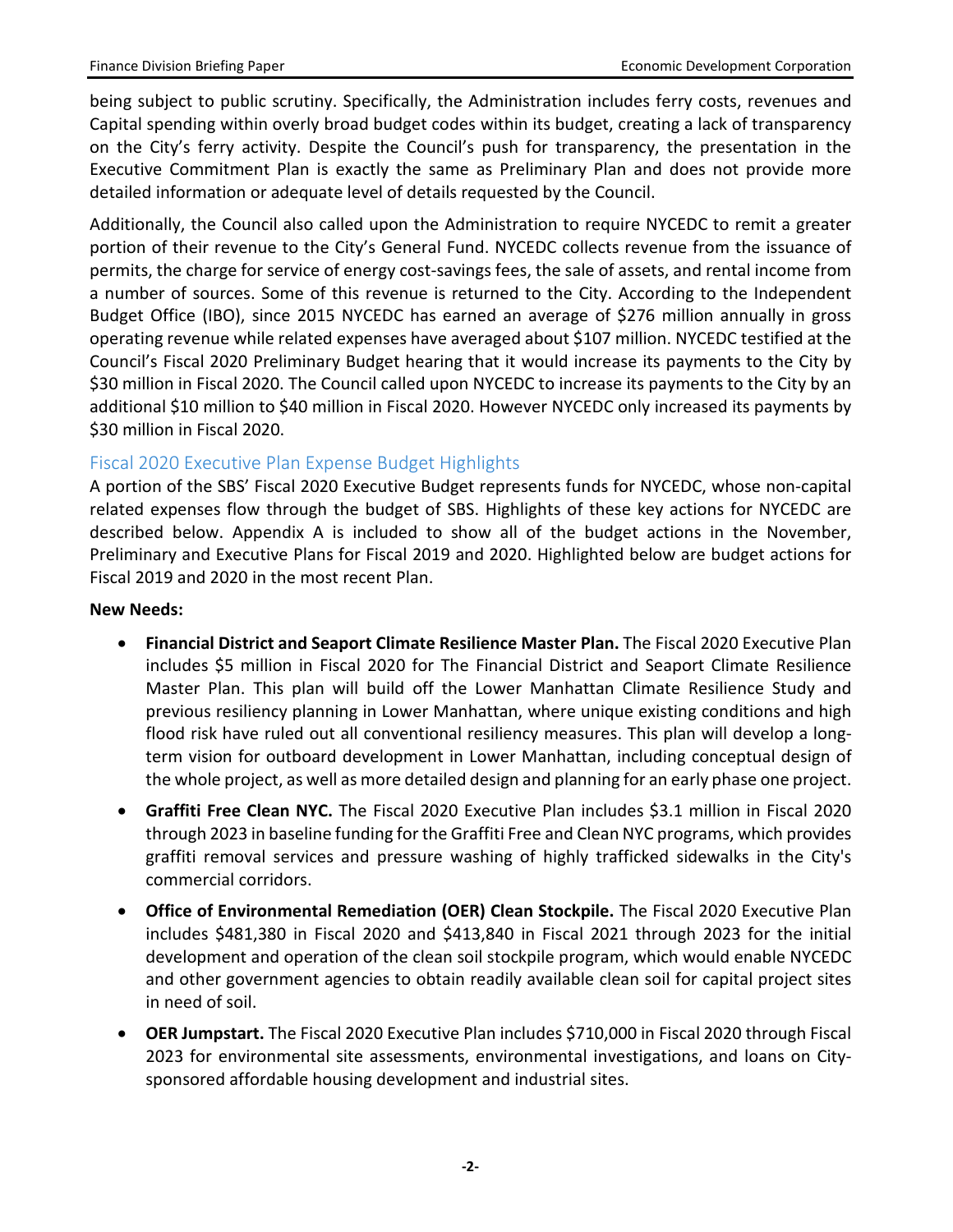#### **Other Adjustments:**

- **Academy Bus Contract.** The Fiscal 2020 Executive Plan includes \$803,829 in Fiscal 2019 in additional funding for the bus service between Staten Island and Manhattan.
- **Cedar Street Rent and Insurance.** The Fiscal 2020 Executive Plan includes \$110,352 in Fiscal 2019 for the New York City Police Department (NYPD) lease agreement at 130 Cedar Street.
- **Hurricane Sandy.** The Fiscal 2020 Executive Plan includes \$2.7 million in Fiscal 2019 in FEMA funding for Hurricane Sandy related expenditures. Funds are specifically for flood plain mapping and project management costs.
- **Intra City mod with EDC for pier 42.** The Fiscal 2020 Executive Plan includes \$160,000 in Fiscal 2019 in additional funding to conduct deck removals to allow for inspection of existing pier structures at Pier 42, located between East River Waterfront Esplanade to the south and the East River Park to the north.
- **Resiliency Innovations for a Stronger Economy (RISE).** The Fiscal 2020 Executive Plan includes a reduction of \$4 million in Fiscal 2019 for CDBG-DR funded Resiliency Innovations for a Stronger Economy (RISE) program, which funds innovative and cost-effective technologies that help small businesses improve their resiliency. Funding will be rolled to Fiscal 2020.

#### **Capital Funds**

NYCEDC has several funds in its Capital Plan that total over \$1 billion for Fiscal 2019-2028. These funds will be used in the future for various projects based on City priorities.

- The Neighborhood Fund, which totaled \$330.2 million in Fiscal 2019-2028 in the Preliminary Budget is at \$300.1 million in the Executive Budget. This Fund supports capital investments where the City is pursuing a rezoning. The type of work funded includes: pedestrian plazas, streets, playgrounds, parks and pre-development costs. Commitments and expenditures happen alongside the rezoning efforts.
- **The Waterfront Improvement Fund**, which totaled \$148.8 million in Fiscal 2019-2028 in the Preliminary Budget is at 254.5 million in the Executive Budget. This Fund is used to perform capitally eligible waterfront improvements necessary to keep city-owned property in a state of good repair such as substructure and structural repairs to properties Citywide. The NYCEDC identifies needs by performing inspections and submitting them in the form of a ten-year plan to the Office of Management and Budget (OMB). Priority is given to improvements required to life safety systems, lease obligations, preventative measures, and quality of life.
- **The Asset Management Fund**, which totaled \$92.1 million in Fiscal 2019-2028 in the Preliminary Budget is at \$121.1 million in the Executive Budget. This Fund is used to perform capitally eligible waterfront improvements necessary to keep city-owned property in a state of good repair such as substructure and structural repairs to properties citywide. The NYCEDC identifies needs by performing inspections and submitting them in the form of a ten-year plan to OMB. Priority is given to improvements required to life safety systems, lease obligations, preventative measures, and quality of life.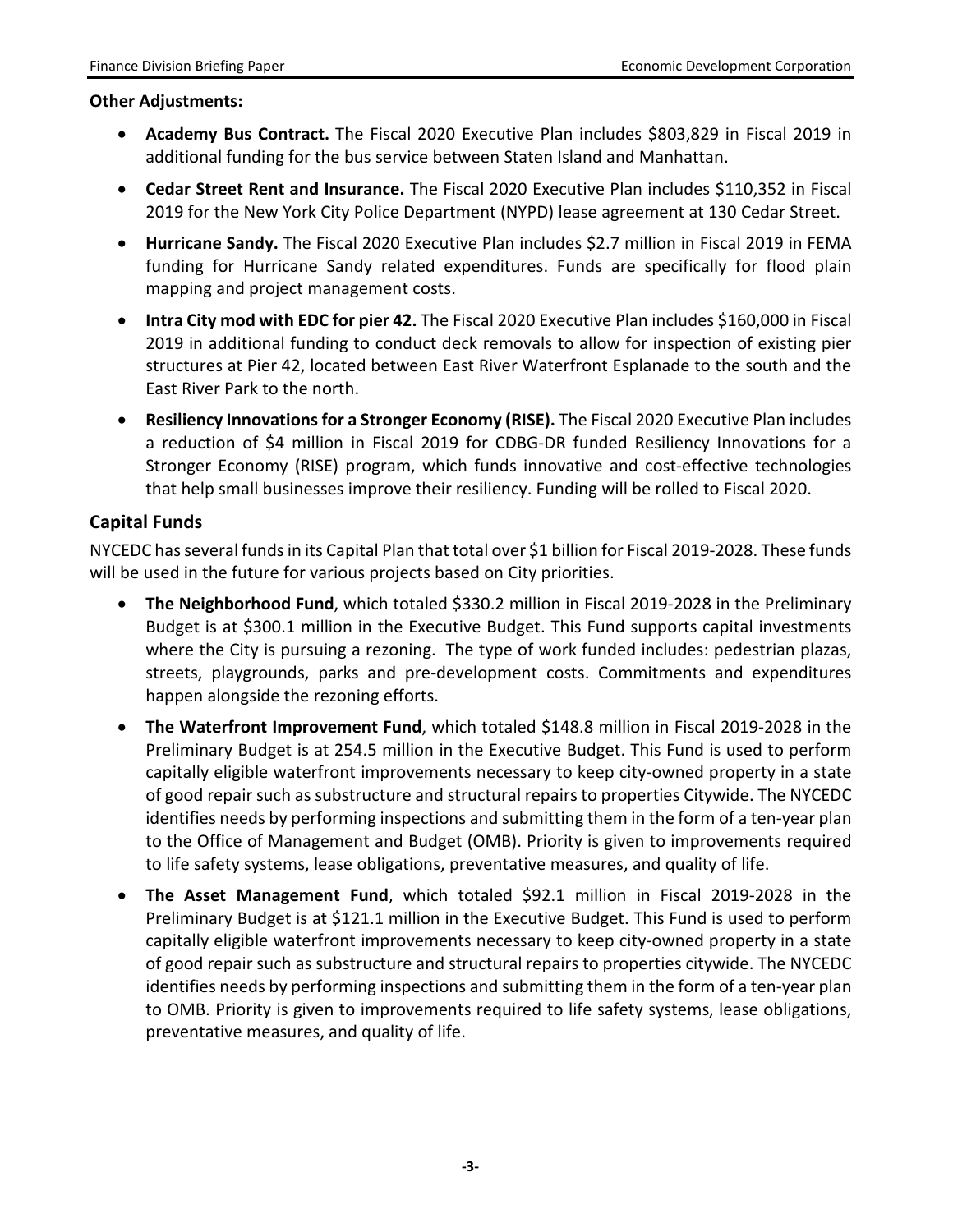### Capital Plan Overview

In April 2019, Mayor de Blasio released the Executive Ten-Year Capital Strategy for Fiscal Years 2020- 2029 (the Ten-Year Strategy), the Capital Commitment Plan for Fiscal 2019-2023 (the Commitment Plan) and the Fiscal 2020 Executive Capital Budget (the Capital Budget).

This section will provide an overview of the Ten-Year Strategy, Commitment Plan and Capital Budget for NYCEDC**.** Each one of these documents should support and be well integrated with one another to properly execute the City's capital projects as well as meet its infrastructure goals. We will examine to what extent this is occurring, where improvements need to be made, and the overall feasibility of NYCEDC's capital program.

#### Ten-Year Strategy

The Ten-Year Strategy is the City's long term capital planning document which provides a framework for capital spending by agency. The Strategy is released every two years as mandated by the City Charter.

The City's Ten-Year Capital Strategy for Fiscal 2020-2029 totals \$116.9 billion in all funds. Mandated by the New York City Charter, the Ten Year Strategy provides information on the comprehensive infrastructure planning that the City undertakes and explains the connection between capital investment and strategic priorities. It is designed to help prioritize investment decisions across all capital agencies and communicate to the public an integrated approach to capital planning across infrastructure types, in line with the growth of the city.

Under contract with the Department of Small Business Services (SBS), NYCEDC coordinates the City's commercial, industrial, market, waterfront, and intermodal transportation development projects. Additionally, SBS contracts with, and the City allocates capital resources for, the Brooklyn Navy Yard Development Corporation (BNYDC) and the Trust for Governors Island (TGI) for the purposes of economic development.

As outlined in the Council's Fiscal 2020 Preliminary Budget Response, the Fiscal 2020-2029 Preliminary Ten-Year Capital Strategy presented by the Administration was not true to its name and many of the Ten-Year Strategy categories have a dramatic decline in planned spending, or no spending, in the second half of the plan. The Ten-Year Capital Strategy presented as part of the Fiscal 2020 Executive Budget still fails to address planning in the out years for many city agencies, including NYCEDC.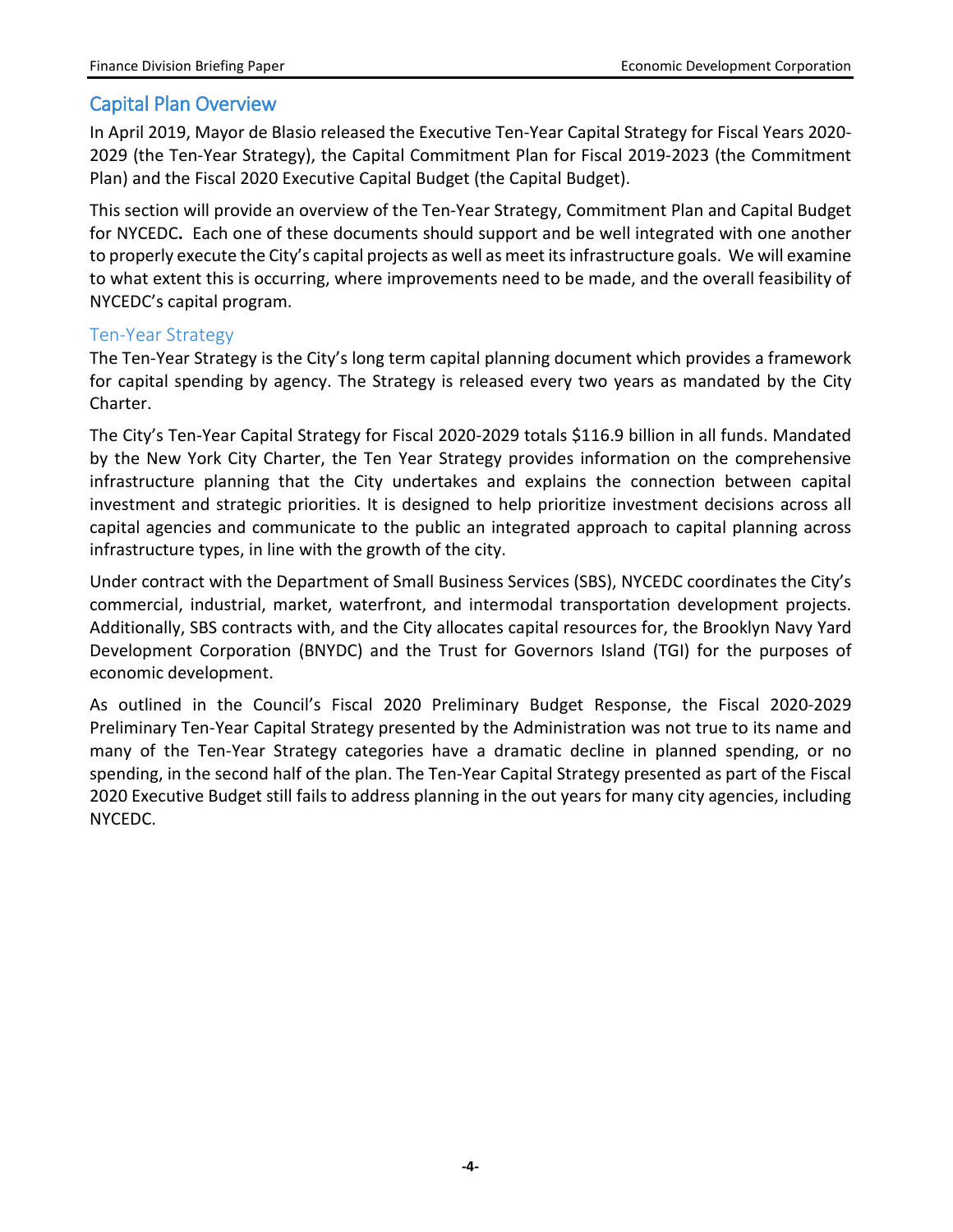



For NYCEDC, the Executive Ten-Year Capital Strategy provides \$3.9 Billion in Fiscal 2020–2029 for: neighborhood revitalization, commercial development, infrastructure upgrades, industrial development and waterfront development. The Ten-Year Strategy is \$269.5 million larger than the Preliminary Ten-Year Strategy of \$3.7 billion. The increase is spread out in all categories. A significant change is that the Executive Ten-Year Capital Strategy does not include the category "Port Development" which had \$23.8 million in the Preliminary Strategy for improvements at certain cruise terminal and Freight NYC locations, as well as other port investments.



**Figure 2: NYCEDC Ten Year Strategy by Categories (000's)**

#### **Neighborhood Revitalization**

The Ten-Year Strategy includes \$1.58 billion for Neighborhood Revitalization. The Executive Ten-Year Capital Strategy invests in infrastructure improvements in neighborhoods throughout the City to support economic development and the development of affordable housing. Additionally, the Ten-Year Strategy invests in physical improvements to public areas, including street and sidewalk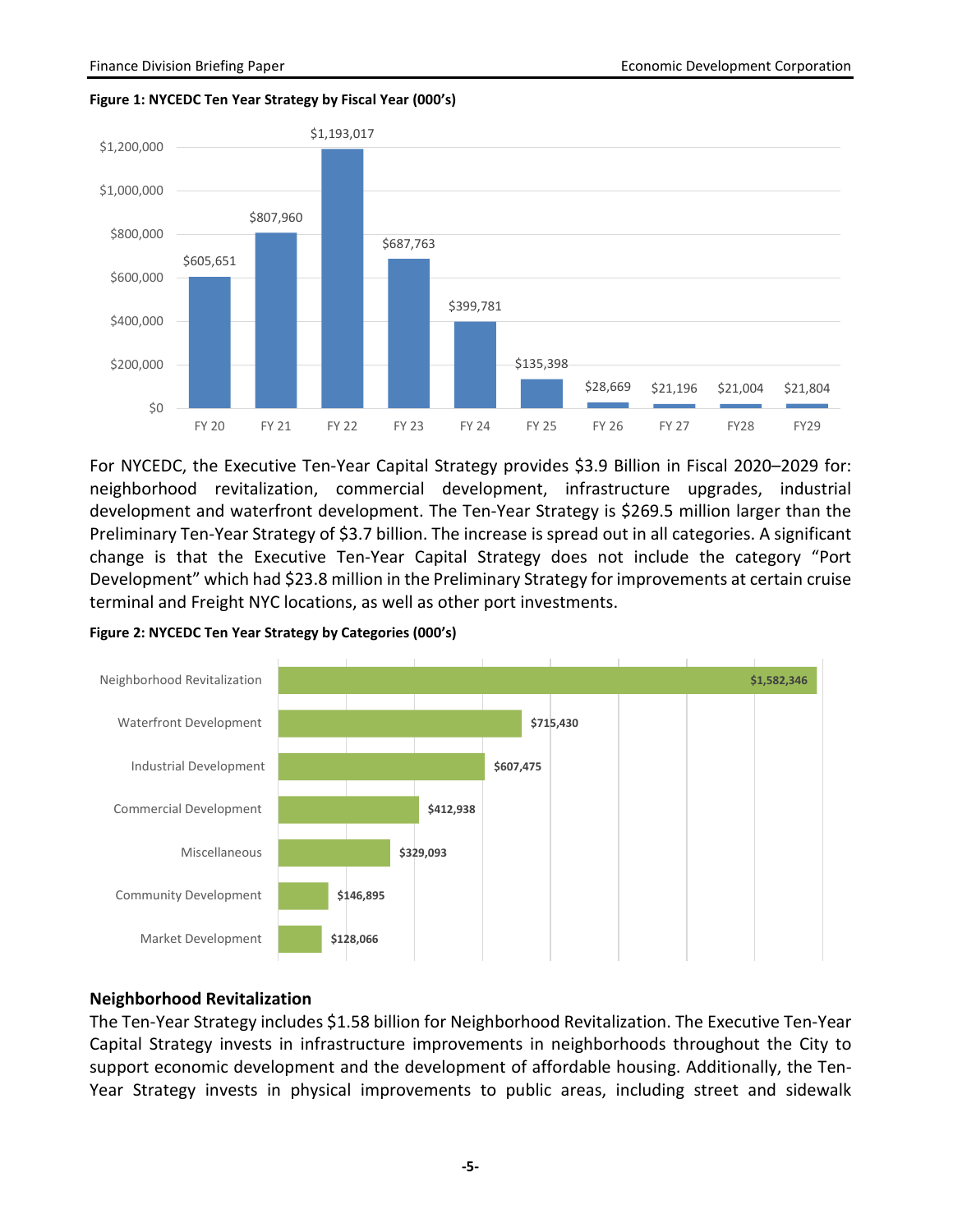reconstruction, new public lighting and landscaping, pedestrian and intermodal improvements in mixed-use neighborhoods.

#### **Waterfront Development**

The Ten-Year Strategy includes \$715.4 million for Waterfront Development. The Strategy supports the City's waterfront assets. It includes funding for providing public and commercial transportation and for preserving and expanding recreational spaces for the public along the City's waterfront. It also includes funding for the purchase of new ferries and infrastructure improvements for NYC Ferry, as well as investments to fortify the City's waterfront assets.

#### **Industrial Development**

The Ten-Year Strategy includes \$607.5 million for Industrial Development. NYCEDC markets cityowned real estate to industrial users and works closely with firms to find sites for their expansion and relocation. In support of these efforts, the Ten-Year Strategy also includes health and safety related infrastructure improvements and returning existing assets to a state of good repair at the Brooklyn Navy Yard. The Brooklyn Navy Yard houses 425 businesses generating 10,000 jobs. The Strategy also includes on-going infrastructure improvements at the Brooklyn Army Terminal and Bush Terminal.

#### **Commercial Development**

The Ten-Year Strategy includes \$412.9 million for Commercial Development to expand the City's commercial base and diversify the City's economy by fostering the growth of new industries and new retail opportunities. The Strategy includes investment in the life sciences industry in the City.

#### **Miscellaneous**

The Ten-Year Strategy includes \$329.2 million for Miscellaneous Funding. Funding is allocated for various citywide projects, as well as portions of infrastructure support for the Trust for Governors Island. This category also includes resiliency projects.

#### **Community Development**

The Ten-Year Strategy includes \$146.9 million for Community Development which includes projects such as the Manhattan Greenway.

#### **Market Development**

The Ten-Year Strategy includes \$128.1 million for Market Development to preserve the City's markets through various infrastructure improvements. Funding is included for infrastructure improvements and facility modernization at the Hunts Point Food Distribution Markets in the Bronx.

#### Fiscal 2020 Executive Capital Budget

The Capital Budget provides the requested appropriations for Fiscal 2019 and planned appropriations for Fiscal 2020 to Fiscal 2023. Appropriations represent the legal authority to spend capital dollars and are what the Council votes on at budget adoption. The Commitment Plan, which is a five-year spending plan, is the plan to spend those appropriations. The Capital Budget is significantly less than the Capital Commitment Plan because it does not include the current appropriations for Fiscal 2019 or the amount of funding that may be re-appropriated or rolled into Fiscal 2020 in the Adopted Budget. This report will provide an overview of the Capital Budget and Commitment Plan for NYCEDC.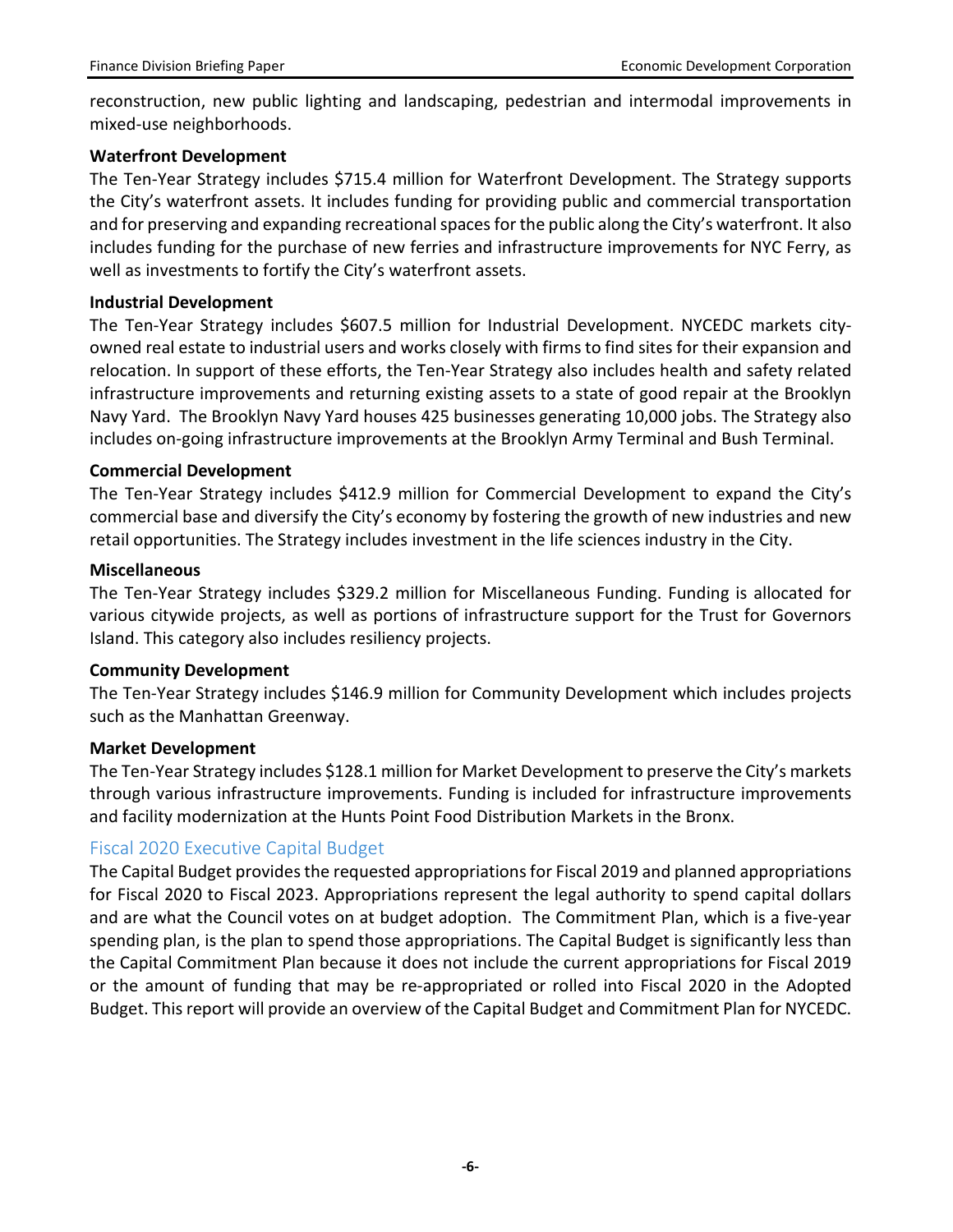



As shown in the chart above, the NYCEDC's Fiscal 2020 Executive Capital Budget includes \$2 billion in Fiscal 2020-2023. This represents approximately four percent of the City's total \$56.6 billion Capital Budget for Fiscal 2020-2023. Available appropriations for Fiscal 2019 total \$2.1 billion. This includes \$2 billion in reauthorized prior appropriations and \$149.8 million in adopted Fiscal 2019 appropriations, less actual commitments in the current fiscal year.

#### Executive Capital Commitment Plan

The Fiscal 2020 Executive Capital Commitment Plan, which covers Fiscal 2019-2023, includes more than \$4 billion for NYCEDC (including City and Non-City funds). This represents approximately five percent of the City's total \$86.2 billion Executive Plan for Fiscal 2019-2023. NYCEDC's Executive Commitment Plan for Fiscal 2019-2023 is less than one percent less than the \$4.2 billion scheduled in the Preliminary Commitment Plan, a decrease of \$27.5 million. This Commitment Plan includes 82 budget lines and 519 project IDs.

The majority of the capital projects span multiple fiscal years and it is therefore common practice for an agency to roll unspent capital funds into future fiscal years. However, this also makes it difficult to track when projects were originally scheduled and completed. In Fiscal 2018, the Corporation committed \$320 million or 53.8 percent of its annual capital plan of \$595.3 million. Therefore, it is assumed that a significant portion of the agency's Fiscal 2019 Capital Plan will be rolled into Fiscal 2020.

In Fiscal 2017, the Corporation committed \$338.8 million or 26.7 percent of its annual capital plan of \$1.3 billion. In Fiscal 2018, the Corporation committed \$320 million or 53.8 percent of its annual capital plan of \$595.3 million. Though NYCEDC's actual commitments have not increased from Fiscal 2017 to Fiscal 2018 its plan now more accurately projects what the agency expects to commit in the current fiscal year. NYCEDC made an internal commitment to increase its commitment rate. Last year NYCEDC targeted the CP process and capital forecasting as ways to improve the commitment rate. The Corporation did a comprehensive review of NYCEDC's portion of the City's 5-year capital plan to better determine when funds would be committed and re-forecasted funding into appropriate fiscal years. It also created an internal CP training guide and provided training to project managers to improve submission requests to the Office of Management and Budget (OMB). Improving the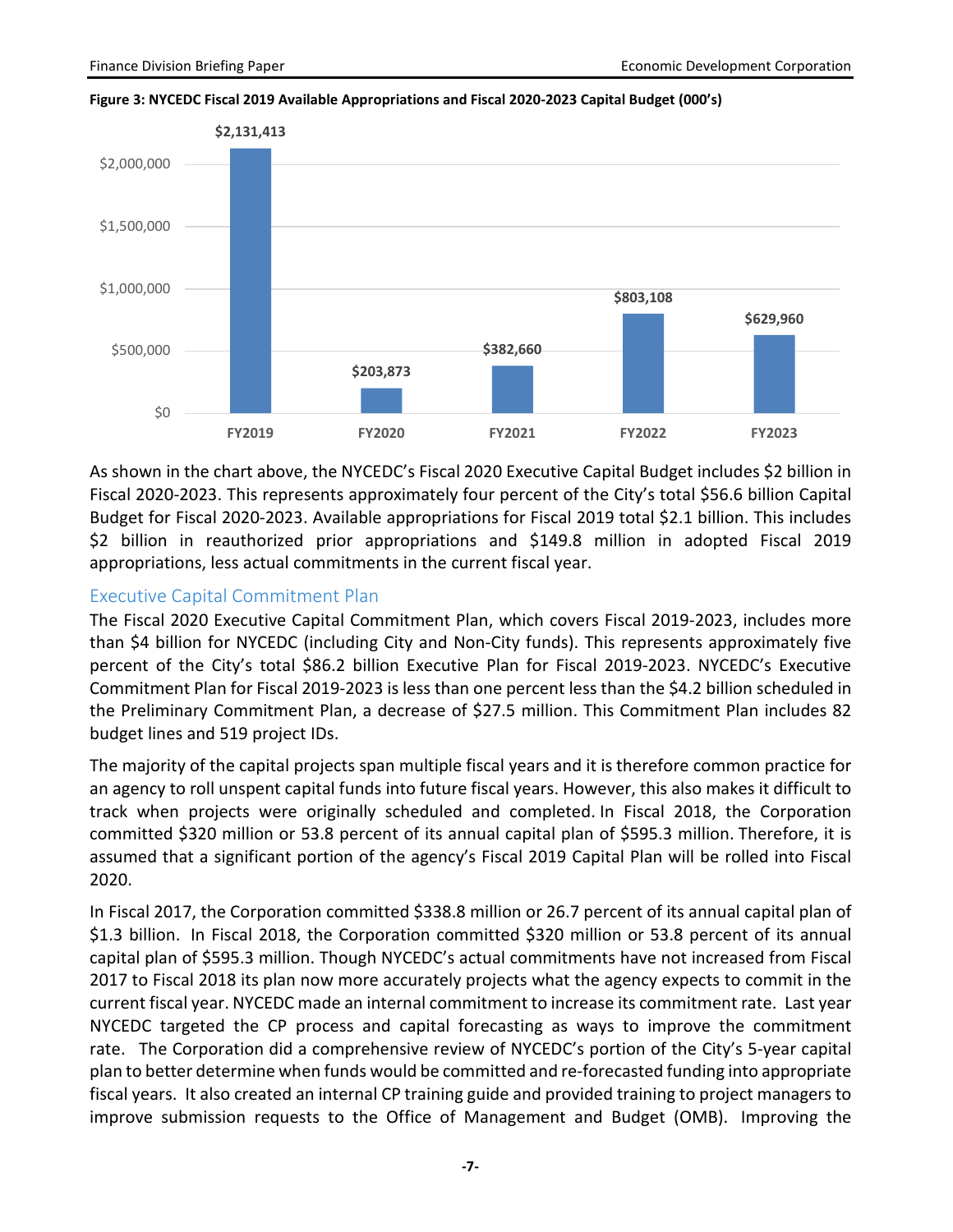commitment rate continues to be a goal for NYCEDC. NYCEDC now has monthly check-ins to review the commitment rate, continue to improve its CP training, and re-forecasts funds mid-year to reflect current project statuses.



#### **Figure 4: EDC Commitment Plan**

Prelim **Exec** 

The total available appropriations for Fiscal 2019 are \$2.1 billion against planned commitments totaling \$910.3 million. This excess balance of \$1.2 billion in appropriations gives the Administration considerable flexibility within the capital plan. However, as the commitment of appropriations are legally bound to their budget line descriptions, this flexibility is more limited that it appears from this variance alone.

The graph below illustrates NYCEDC projects broken down by borough for Fiscal 2019-2029. Out of the 542 projects, Brooklyn has the largest share of 158 projects, followed by Manhattan with 131 projects. Queens has 70 projects, Bronx has 52 and Staten Island has 33. A total of 17 projects are citywide projects, 58 projects are managed by Brooklyn Navy Yard Development (BNYDC) and 23 projects are managed by Trust for Governors Island (TGI). Even though Brooklyn has the largest number of projects, the 17 citywide projects are the largest portion of NYCEDC's budget with a total funding amount of \$1.6 billion. The second largest portion of NYCEDC's total capital budget are the 158 projects in Brooklyn that total \$870.6 million. Table B in the Appendix section provides a breakdown of the number of projects and the dollar value of the projects by borough.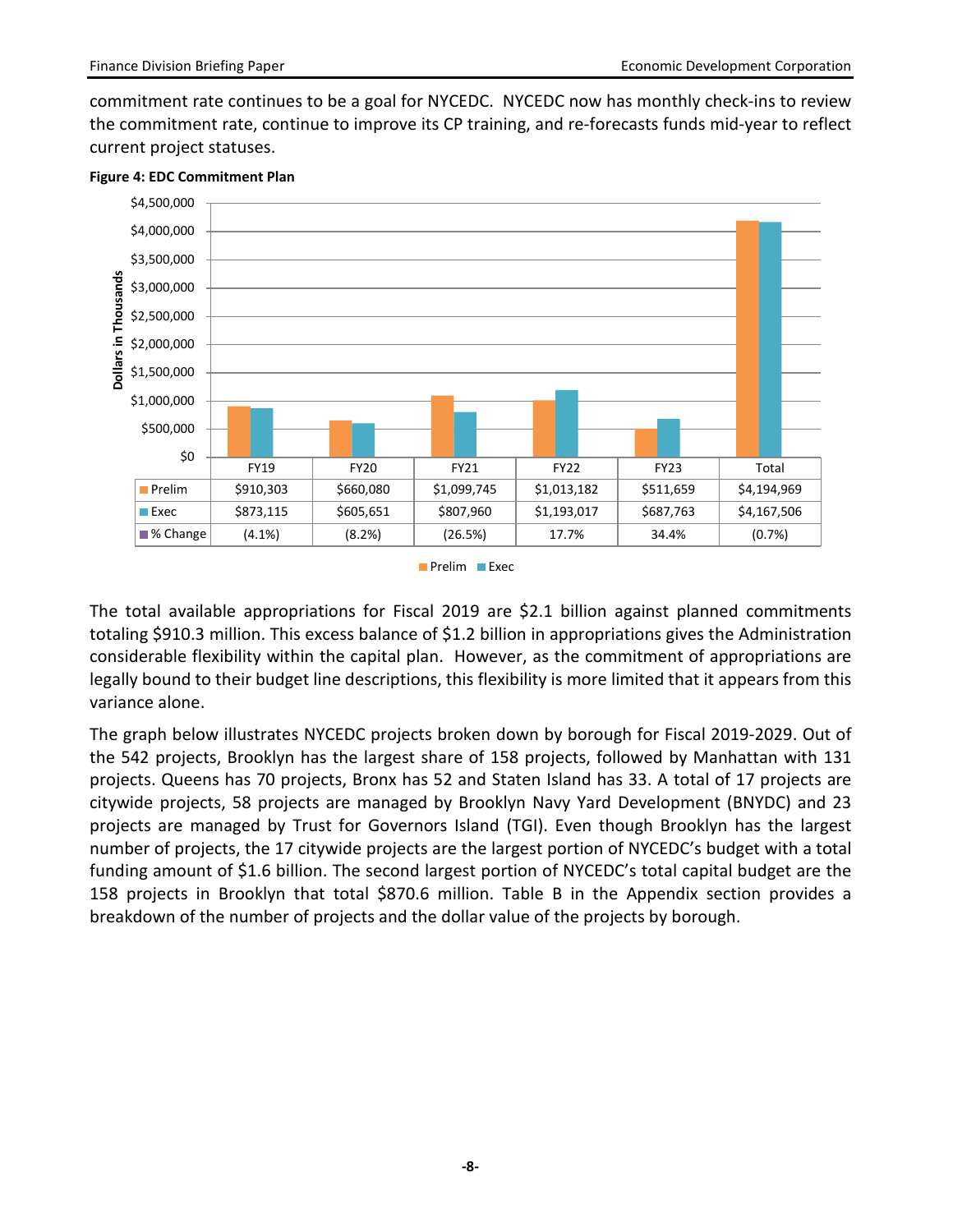#### **Figure 5: Capital Projects by Borough**



#### Non- NYCEDC Projects Overview

In addition to its own projects, NYCEDC is also managing nearly \$3 billion (including City and Non-City funds) in capital projects for other agencies. Table C in the Appendix provides a breakdown of the number of projects and the dollar value of the projects by agency.

#### City Council-Funded Discretionary Projects

The Fiscal 2020 Executive Capital Plan includes projects that receive funding from the City Council. This subset includes 131 projects with a total value of \$84.5 million, or nearly two percent, of NYCEDC's Fiscal 2019-2023 Executive Capital Plan.

#### Fiscal 2020 Executive Capital Budget Highlights

New projects in NYCEDC's Fiscal 2020 Executive Plan include the following listed below.

- Battery Flood Protection. The Fiscal 2020 Executive Plan includes \$136 million for storm protection of the Battery.
- Lower Concourse North Park Esplanade. The Fiscal 2020 Executive Budget includes \$27 million for an esplanade and park tied to the Lower Concourse North housing and rezoning projects.

#### Citywide Ferry Service Highlights

- **Citywide Ferry Service.** The Fiscal 2020 Executive Plan includes no additional funding for the Ferry Service. NYC Ferry incorporates the previous East River pilot, which launched in 2011, and added five additional routes in the summers of 2017 and 2018 which will connect 21 landings (ten of them new). By Year 2021 there will be a total of eight routes. NYCEDC will also add a stop on the Soundview Route at Ferry Point Park in Year 2021. The routes include:
	- o Astoria;
	- o East River;
	- o Lower East Side;
	- o Rockaway;
	- o Soundview;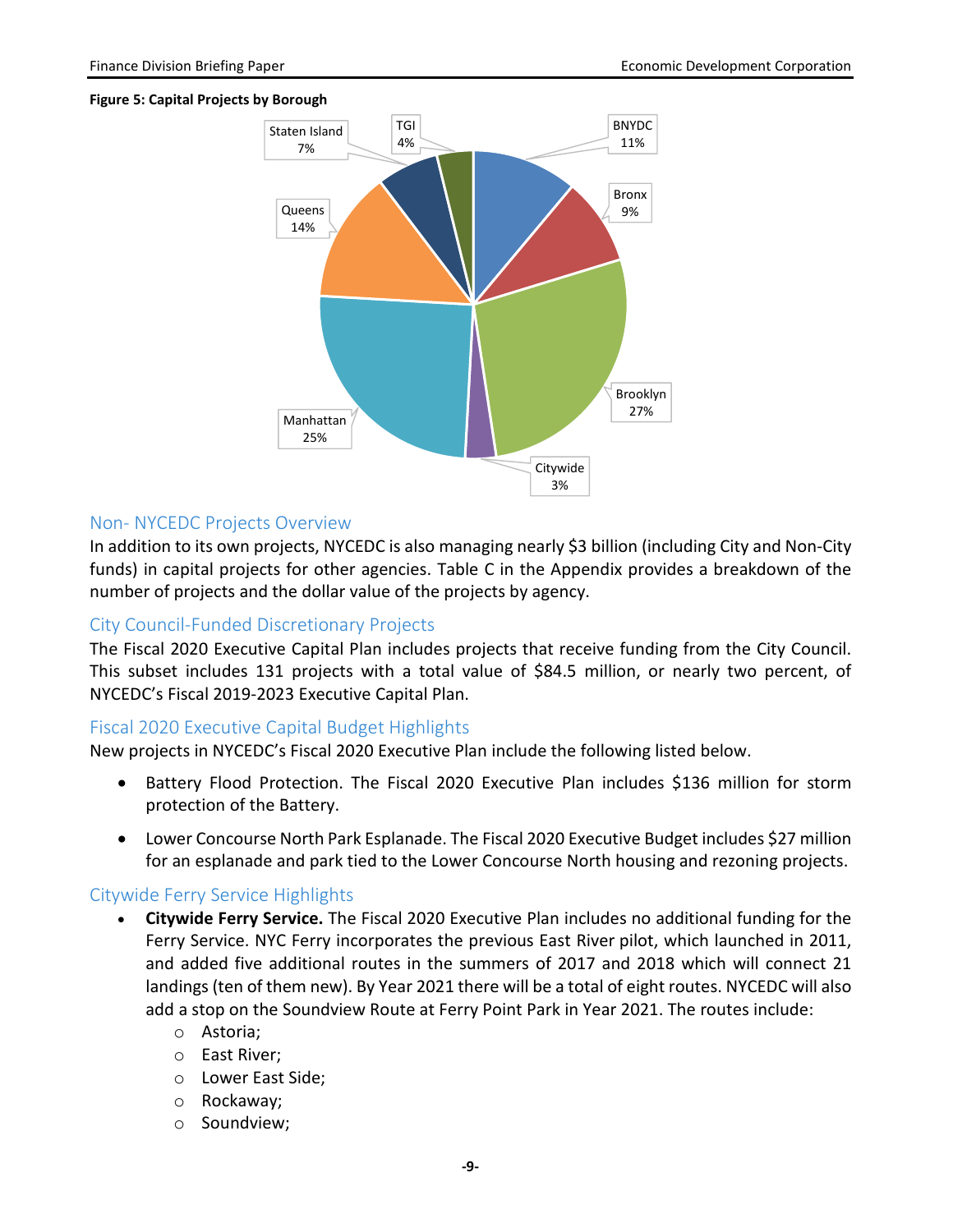- o South Brooklyn;
- o Launch of the St. George Route in Year 2020; and
- o Launch of the Coney Island Route in Year 2021.

NYCEDC is the project lead with construction of new ferry landings, renovation of existing ferry landings, and managing the contract with Hornblower, the operator providing service on behalf of the City. Citywide Ferry Service is projected to support approximately 4.6 million rider trips per year. Fares on the new service will cost \$2.75, the same as a bus or subway ride. Funding in the plan includes the following.

- o *Homeport at Brooklyn Navy Yard.* The Fiscal 2020 Executive Plan includes \$5.7 million for Homeport at Brooklyn Navy Yard in Fiscal 2019- 2028, to create a homeport at the Navy Yard for the NYC Ferry vessels.
- o *Homeport 2.* The Fiscal 2020 Executive Plan includes \$65 million for Homeport at Brooklyn Navy Yard in Fiscal 2019- 2028. The location has not been decided yet.
- o *Vessel Rehabilitation.* The Fiscal 2020 Executive Plan includes \$369 million for Vessel Purchases in Fiscal 2019-2028, for the purchase of vessels for the Citywide Ferry Service.
- o *Barges.* The Fiscal January 2020 Executive Plan includes \$143.5 million for barges in Fiscal 2019-2028, for the construction of barges, gangways, and capital infrastructure required for the ferry landings.

#### Conclusion

In Fiscal 2017, the Corporation committed \$338.8 million or 26.7 percent of its annual capital plan of \$1.3 billion. In Fiscal 2018, the Corporation committed \$320 million or 53.8 percent of its annual capital plan of \$595.3 million. Though NYCEDC's actual commitments have not increased from Fiscal 2017 to Fiscal 2018 its plan now more accurately projects what the agency expects to commit in the current fiscal year. However, this is not reflected in the Ten-Year Strategy which is still front loading funds. NYCEDC needs to come up with a Capital Strategy that is more accurate, including more evenly distributed planned spending across all years of the plan.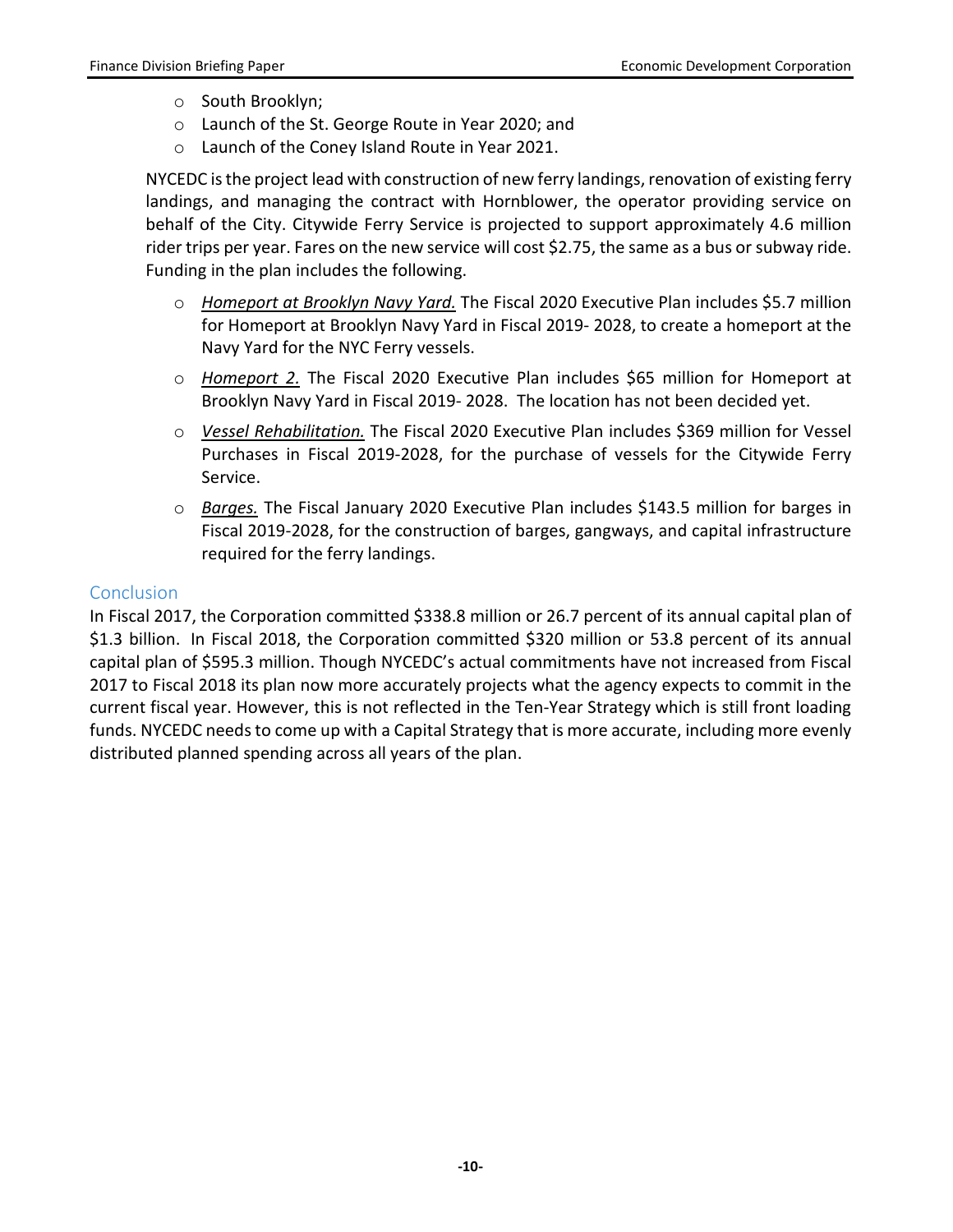# Appendix A: Budget Actions in the November, Preliminary and Executive Plans

|                                                   | Fiscal 2019 |                 |                | Fiscal 2020 |             |              |  |
|---------------------------------------------------|-------------|-----------------|----------------|-------------|-------------|--------------|--|
| <b>Dollars in Thousands</b>                       | City        | <b>Non-City</b> | Total          | City        | Non-City    | <b>Total</b> |  |
| SBS Budget as of the Fiscal 2019 Adopted          |             |                 |                |             |             |              |  |
| <b>Budget</b>                                     | \$209,793   | \$75,073        | \$284,866      | \$120,795   | \$51,843    | \$172,638    |  |
| <b>New Needs</b>                                  |             |                 |                |             |             |              |  |
| Career Pathways                                   | \$0         | \$0             | \$0            | \$7,120     | \$0         | \$7,120      |  |
| Financial District and Seaport Climate Resilience |             |                 |                |             |             |              |  |
| Master Plan                                       | 0           | 0               | 0              | 5,000       | 0           | 5,000        |  |
| GraffitiFree/ CLeaNYC                             | $\mathbf 0$ | 0               | $\mathbf 0$    | 3,100       | $\mathbf 0$ | 3,100        |  |
| Mayor's Office for People with Disabilities       | 0           | 0               | 0              | 144         | 0           | 144          |  |
| OER Clean Stockpile                               | $\mathbf 0$ | 0               | 0              | 481         | 0           | 481          |  |
| <b>OER Jumpstart</b>                              | $\Omega$    | 0               | $\mathbf 0$    | 710         | 0           | 710          |  |
| <b>Subtotal, Other Adjustments</b>                | \$0         | \$0             | \$0            | \$16,555    | \$0         | \$16,555     |  |
| <b>Other Adjustments</b>                          |             |                 |                |             |             |              |  |
| 0708 FY19 Budget                                  | \$0         | \$8,600         | \$8,600        | \$0         | \$0         | \$0          |  |
| 130 CEDAR STREET RENT                             | $\mathbf 0$ | 104             | 104            | 0           | $\mathbf 0$ | 0            |  |
| 19EDCFLOOD2                                       | 0           | 1,500           | 1,500          | 0           | 0           | 0            |  |
| 19EDCFLOOD3                                       | 0           | 534             | 534            | 0           | 0           | 0            |  |
| Alignment                                         | (249)       | 0               | (249)          | (249)       | 0           | (249)        |  |
| <b>BC A215 Realignment</b>                        | 0           | (6)             | (6)            | 0           | $\mathbf 0$ | 0            |  |
| <b>BNYDC FEMA Capital PM Adjust</b>               | 0           | 1,378           | 1,378          | 0           | $\Omega$    | 0            |  |
| <b>BNYDC FEMA Fed Roll Increase</b>               | 0           | 832             | 832            | 0           |             | 0            |  |
| <b>Collective Bargaining CD Adjustment</b>        | 0           | 7               | 7              | 0           | 13          | 13           |  |
| <b>Collective Bargaining DR Adjustment</b>        | $\mathbf 0$ | 2               | $\overline{2}$ | 0           | 4           | 4            |  |
| <b>Collective Bargaining Tax Levy Adjustment</b>  | 235         | 0               | 235            | 402         | 0           | 402          |  |
| EDC - MOME BerkleeNYC project                     | 0           | 500             | 500            | 0           | 0           | 0            |  |
| <b>EDC GreeNYC Transfer</b>                       | (61)        | 0               | (61)           | 0           | $\mathbf 0$ | 0            |  |
| <b>Eff Savings OTPS</b>                           | 0           | 0               | $\Omega$       | (1, 445)    | $\mathbf 0$ | (1, 445)     |  |
| Eff Savings OTPS WDD                              | (125)       | 0               | (125)          | 0           | $\mathbf 0$ | 0            |  |
| <b>Efficiency Savings - PS</b>                    | (375)       | 0               | (375)          | 0           | $\mathbf 0$ | 0            |  |
| FEMA 428 G5 Tompkinsville FY19                    | 0           | 100             | 100            | 0           | $\mathbf 0$ | 0            |  |
| Flood Map - FY19 Funding                          | $\mathbf 0$ | 242             | 242            | 0           | 0           | 0            |  |
| FY18 Push to FY19 1722                            | $\mathbf 0$ | 100             | 100            | 0           | 0           | 0            |  |
| FY19 & OY PS AveNYC Increase                      | 0           | 8               | 8              | 0           | 8           | 8            |  |
| FY19 AveNYC Rollover                              | $\mathbf 0$ | 352             | 352            | 0           | $\mathbf 0$ | 0            |  |
| FY19 BREP State                                   | $\mathbf 0$ | 92              | 92             | 0           | 0           | 0            |  |
| <b>FY19 Clean Diesel</b>                          | $\mathbf 0$ | 220             | 220            | 0           | $\mathbf 0$ | 0            |  |
| <b>FY19 Doris Grant</b>                           | $\pmb{0}$   | 75              | 75             | 0           | 0           | 0            |  |
| <b>FY19 Doris Grant Extension</b>                 | $\mathsf 0$ | 30              | 30             | 0           | $\mathbf 0$ | 0            |  |
| FY19 HSBLGP                                       | $\mathsf 0$ | 98              | 98             | 0           | 0           | 0            |  |
| FY19 ICD Grant Decrease                           | $\mathbf 0$ | 6               | 6              | 0           | 0           | 0            |  |
| FY19 Increase for FY17 Accrual                    | $\mathsf 0$ | 1               | $\mathbf{1}$   | 0           | 0           | 0            |  |
| Hammond Cove FY19 Funds                           | $\mathbf 0$ | 89              | 89             | 0           | $\mathbf 0$ | 0            |  |
| I/C EDC FY19                                      | $\mathbf 0$ | 2,340           | 2,340          | 0           | 0           | 0            |  |
| IC W/ EDC - EA Consultant                         | $\mathbf 0$ | 150             | 150            | 0           | 0           | 0            |  |
| Media Lab SBS-MOME                                | 0           | 500             | 500            | 0           | 0           | 0            |  |
| MINY Media Center+ Freelancers                    | $\Omega$    | 1,155           | 1,155          | 0           | 0           | 0            |  |
| <b>MOER Savings - Jumpstart</b>                   | (200)       | 0               | (200)          | 0           | 0           | 0            |  |
| <b>MOER Z043 FY19</b>                             | 0           | 100             | 100            | 0           | $\mathbf 0$ | 0            |  |
| MOER Z047 FY19                                    | 0           | 67              | 67             | 0           | 0           | 0            |  |
| MOER Z048 FY19                                    | $\mathbf 0$ | 31              | 31             | 0           | 0           | 0            |  |
| MOER Z053 FY19                                    | $\pmb{0}$   | 165             | 165            | 0           | 0           | 0            |  |
| MOER Z054 FY19                                    | $\pmb{0}$   | 465             | 465            | 0           | 0           | 0            |  |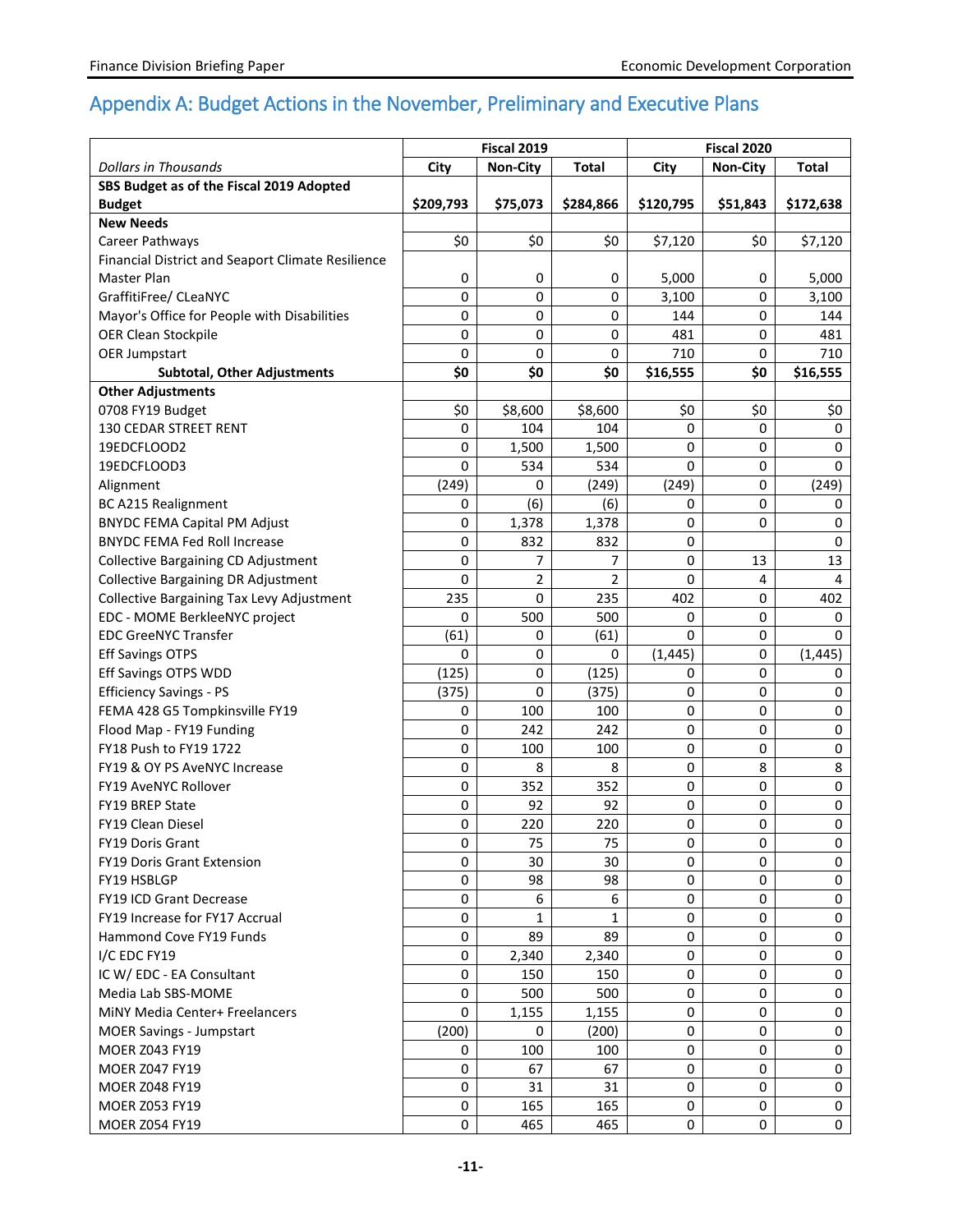|                                            | <b>Fiscal 2019</b> |                 | Fiscal 2020  |            |                 |                |
|--------------------------------------------|--------------------|-----------------|--------------|------------|-----------------|----------------|
| <b>Dollars in Thousands</b>                | City               | <b>Non-City</b> | <b>Total</b> | City       | <b>Non-City</b> | <b>Total</b>   |
| MOME/EDC Nightlife & Small                 | 0                  | 2,135           | 2,135        | 0          | 0               | 0              |
| <b>MOS Retrofit Accel</b>                  | 0                  | 1,000           | 1,000        | 0          | $\mathbf 0$     | $\mathbf 0$    |
| MOS-Retrofit Acce MOU w/ EDC               | 0                  | 64              | 64           | 0          | $\mathbf 0$     | 0              |
| Pier 42 FY19 Budget                        | 0                  | 4,817           | 4,817        | 0          | $\mathbf 0$     | 0              |
| Retrofit                                   | 0                  | 182             | 182          | 0          | $\mathbf 0$     | 0              |
| Staff Time FY19                            | 0                  | 190             | 190          | 0          | 706             | 706            |
| TAA FY18 to FY19 Rollover                  | 0                  | 461             | 461          | 0          | 0               | 0              |
| <b>TGI FEMA Accrual Increase</b>           | 0                  | 591             | 591          | 0          | $\mathbf 0$     | 0              |
| <b>Vacancy Reductions</b>                  | 0                  | 0               | 0            | (460)      | $\mathbf 0$     | (460)          |
| <b>Business Services Re-estimate</b>       | (512)              | 0               | (512)        | 0          | 0               | 0              |
| <b>City Council Adjustments</b>            | (668)              | 0               | (668)        | 0          | $\mathbf 0$     | 0              |
| <b>Collective Bargaining CD</b>            | 0                  | 10              | 10           | 0          | 17              | 17             |
| <b>Collective Bargaining CTL</b>           | 188                | 0               | 188          | 323        | 0               | 323            |
| <b>Collective Bargaining DR</b>            | 0                  | 3               | 3            | 0          | 5               | 5              |
| DEP - EDC OneNYC Transfer                  | 1,242              | $\mathbf 0$     | 1,242        | 0          | $\pmb{0}$       | 0              |
| FY19 HRO Funding                           | 0                  | 2,555           | 2,555        | 0          | 0               | 0              |
| <b>Hunts Point Funding</b>                 | 0                  | 600             | 600          | 0          | 147             | 147            |
| <b>MOPD Acces-VR</b>                       | 0                  | 35              | 35           | 0          | 41              | 41             |
| <b>MOPD ICD Grant Renewal</b>              | 0                  | 42              | 42           | 0          | 30              | 30             |
| <b>OER Savings</b>                         | (55)               | 0               | (55)         | (40)       | 0               | (40)           |
| Pier 42 Phase 1A Final Funds               | 0                  | 400             | 400          | 0          | 0               | 0              |
| PS efficiency savings - January Plan       | (530)              | 0               | (530)        | 0          | 0               | 0              |
| Raise Shoreline                            | 0                  | 1,300           | 1,300        | 0          | 120             | 120            |
| Re-estimate - Workforce Development        | (487)              | 0               | (487)        | 0          | 0               | 0              |
| <b>RISE Funding</b>                        | 0                  | 4,504           | 4,504        | 0          | 1,543           | 1,543          |
| SBS AECOM Budget Increase                  | 0                  | 741             | 741          | 0          | 0               | 0              |
| SBS/EDC: FY23 Funding Takedown             | 0                  | 0               | 0            | 0          | 0               | 0              |
| Tech In Residence Cyber Corps              | 0                  | 219             | 219          | 0          | 419             | 419            |
| <b>TGI Savings</b>                         | (243)              | 0               | (243)        | (227)      | 0               | (227)          |
| 19EDCFLOOD4                                | 0                  | (615)           | (615)        | 0          | 0               | 0              |
| <b>Academy Bus Contract</b>                | 804                | 0               | 804          | 0          | $\mathbf 0$     | 0              |
| <b>Career Pathways Metrics</b>             | 0                  | 0               | 0            | (1, 335)   | $\mathbf 0$     | (1, 335)       |
| <b>CC Member Reallocation</b>              | (23)               | $\pmb{0}$       | (23)         | 0          | $\pmb{0}$       | 0              |
| <b>CEDAR ST RENT &amp; INSURANCE</b>       | 0                  | 110             | 110          | 0          | 0               | 0              |
| Heat, Light and Power                      | (1, 264)           | 2               | (1, 262)     | 272        | (3)             | 270            |
| Hurricane Sandy                            | 0                  | 2,676           | 2,676        | 0          | 0               | 0              |
| I/C mod with EDC for pier 42               | 0                  | 160             | 160          | 0          | 0               | 0              |
| Lease Adjustment                           | 0                  | 0               | 0            | 2          | 0               | $\overline{2}$ |
| <b>OEO Funding Adjustment</b>              | 0                  | 0               | 0            | 599        | 0               | 599            |
| <b>RISE</b>                                | 0                  | (4, 015)        | (4,015)      | 0          | 0               | 0              |
| <b>Business Services Savings</b>           | (2,300)            | 0               | (2,300)      | 0          | $\pmb{0}$       | 0              |
| <b>Hiring Freeze Savings</b>               | 0                  | 0               | 0            | (702)      | $\pmb{0}$       | (702)          |
| NYC and Company Savings                    | (212)              | 0               | (212)        | (432)      | $\pmb{0}$       | (432)          |
| <b>PS Savings</b>                          | (2,800)            | $\pmb{0}$       | (2,800)      | 0          | 0               | 0              |
| <b>Workforce Division Savings</b>          | (1,600)            | $\mathbf 0$     | (1,600)      | 0          | 0               | 0              |
| <b>Subtotal, Other Adjustments</b>         | (59, 235)          | \$38,005        | \$28,770     | ( \$3,291) | \$3,050         | (5241)         |
| <b>TOTAL, All Changes</b>                  | (59, 235)          | \$38,005        | \$28,770     | \$13,264   | \$3,050         | \$16,314       |
| SBS Budget as of the Executive 2020 Budget | \$200,557          | \$113,074       | \$313,631    | \$134,058  | \$54,893        | \$188,951      |